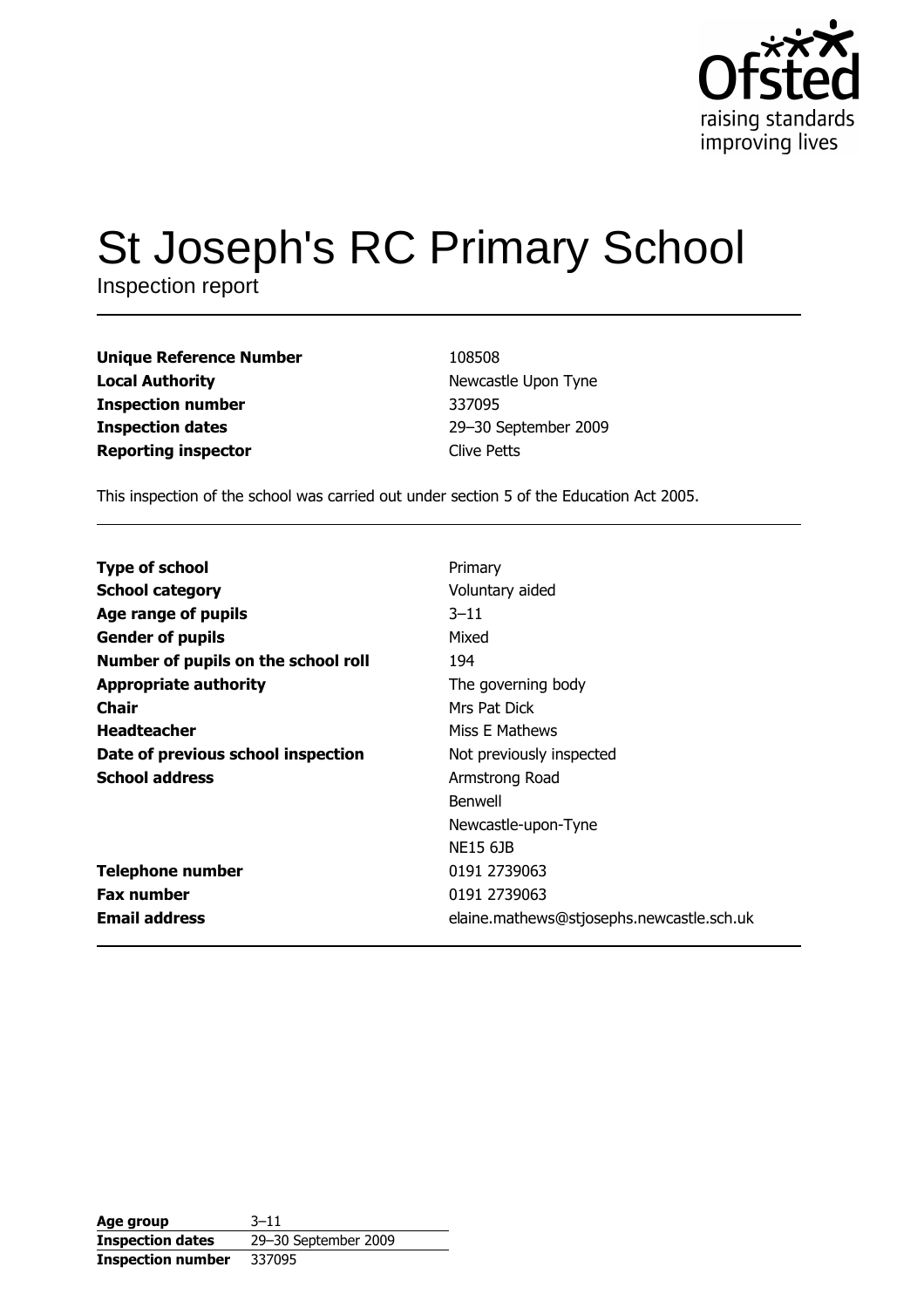The Office for Standards in Education, Children's Services and Skills (Ofsted) regulates and inspects to achieve excellence in the care of children and young people, and in education and skills for learners of all ages. It regulates and inspects childcare and children's social care, and inspects the Children and Family Court Advisory Support Service (Cafcass), schools, colleges, initial teacher training, work-based learning and skills training, adult and community learning, and education and training in prisons and other secure establishments. It rates council children's services, and inspects services for looked after children, safequarding and child protection.

Further copies of this report are obtainable from the school. Under the Education Act 2005, the school must provide a copy of this report free of charge to certain categories of people. A charge not exceeding the full cost of reproduction may be made for any other copies supplied.

If you would like a copy of this document in a different format, such as large print or Braille, please telephone 08456 404045, or email enquiries@ofsted.gov.uk.

You may copy all or parts of this document for non-commercial educational purposes, as long as you give details of the source and date of publication and do not alter the documentation in any way.

Royal Exchange Buildings St Ann's Square Manchester M2 7LA T: 08456 404045 Textphone: 0161 618 8524 E: enquiries@ofsted.gov.uk W: www.ofsted.gov.uk © Crown copyright 2009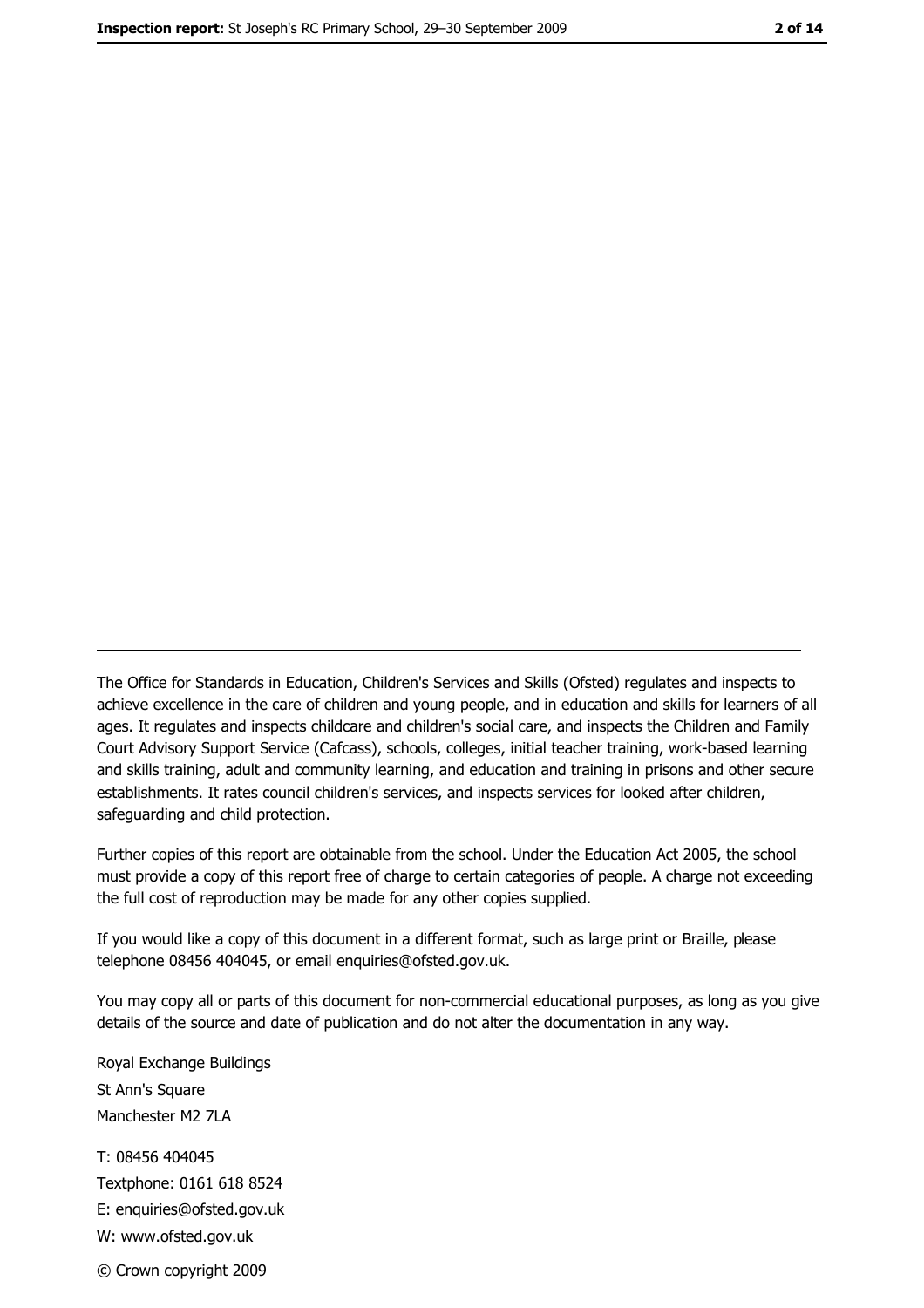# **Introduction**

This inspection was carried out by three additional inspectors. The inspectors visited 13 lessons, and held meetings with senior leaders, governors, staff, groups of pupils, and parents and carers. They observed the school's work and analysed 52 questionnaire responses from parents and carers, 77 questionnaire responses from pupils and nine questionnaire responses from staff. The team also looked at the pupils' progress data the school had collected and the school improvement plan, and scrutinised pupils' work and reports from the School Improvement Partner.

The inspection team reviewed many aspects of the school's work. It looked in detail at the following:

- the current achievement and attainment of all groups, including those with special  $\blacksquare$ educational needs and/or disabilities and those who speak English as an additional language
- the quality of provision and standards in the Early Years Foundation Stage  $\blacksquare$
- how effectively community cohesion is promoted
- the effectiveness of leadership and management in maintaining a strong focus on  $\blacksquare$ achievement in learning.

# Information about the school

This is a smaller than average Catholic primary school with an increasing roll. It is situated in an area of high deprivation to the west of the centre of Newcastle-upon-Tyne. The school has an increasingly diverse population with just over half the pupils from a White British background and the remainder from minority ethnic groups. These are mainly Asian and African and a small number of asylum seekers and economic migrants from European and Middle East backgrounds. The percentage of pupils who speak English as an additional language is much higher than average with the number arriving understanding no English continuing to rise. The proportion eligible for free school meals is much higher than average. The number of pupils who have special educational needs and/or disabilities is broadly average.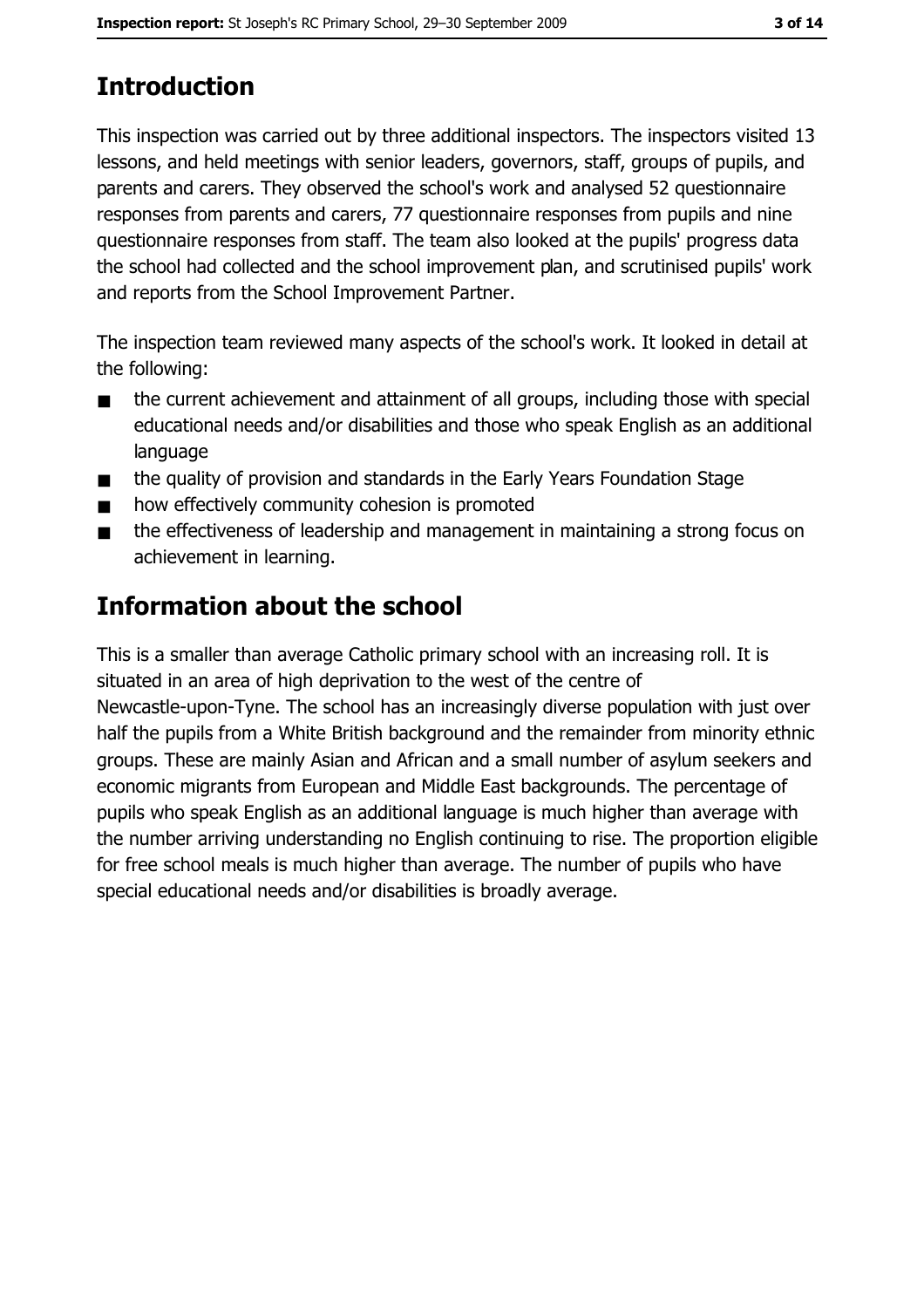## **Inspection judgements**

#### Overall effectiveness: how good is the school?

#### The school's capacity for sustained improvement

#### **Main findings**

St Joseph's is a good and improving school. It has some outstanding features. Pupils are very proud of their school and really do enjoy the 'buzz' of school life. The excellent leadership of the headteacher ensures that all pupils are exceptionally well cared for, are known as individuals and are motivated to make good progress. All thrive in a rich, nurturing atmosphere bolstered by Christian family values. Overall, pupils' behaviour is excellent with older pupils demonstrating very responsible and considerate attitudes. A very large proportion of parents and carers are supportive and all appreciate the happy, friendly atmosphere, which is especially found in the Nursery and Reception.

Pupils make good progress from exceptionally low start points to reach broadly average standards by the time they leave school. This is because of the positive climate for learning and the good teaching and support. After the 'flying start' in the Nursery and Reception the rate of progress does slow a little in Years 1 and 2 then speeds up, especially in Years 5 and 6. Strategies adopted by the school to improve literacy and numeracy skills are raising standards. However, standards in science, though improving, are below average. This is because of pupils' insufficient grasp of scientific language. The school acknowledges that pupils' scientific vocabulary is underdeveloped which in turn hinders pupils' analytical thinking and problem solving. Pupils needing additional support for their special educational needs and/or disabilities or extra language support make the same good progress as their classmates. This is because close attention is paid to their needs and they are fully involved in all activities.

In those lessons where most progress is made, lively, exciting teaching challenges pupils' thinking. For example when pupils were asked to write imaginatively about witches in the style of Shakespeare. Regular opportunities are planned to probe pupils' thinking with open-ended questions. Staff know pupils exceptionally well and check progress frequently, which ensures that pupils keep on track. Where learning slows a little, planning does not always take sufficient account of each pupil's learning needs and stage of development. Consequently, tasks are not sufficiently well matched to quicken progress, especially in speaking, listening, reading and writing.

Pupils are taught to respect and value each other's differences from an early age. Excellent relationships are a feature of all interaction in the school. The responsible and sensible attitudes of pupils mean that they are able to get the most out of opportunities to work as a team or independently. The excellent behaviour, especially of older pupils, is the result of high expectations, clear routines and skilled classroom management. Members of the school council take great pride in their decision-making role in 'helping to make the school a better place'. For example, they have established allotment facilities in the school grounds. The school has worked diligently to reduce persistent

| 2 |  |
|---|--|
| 2 |  |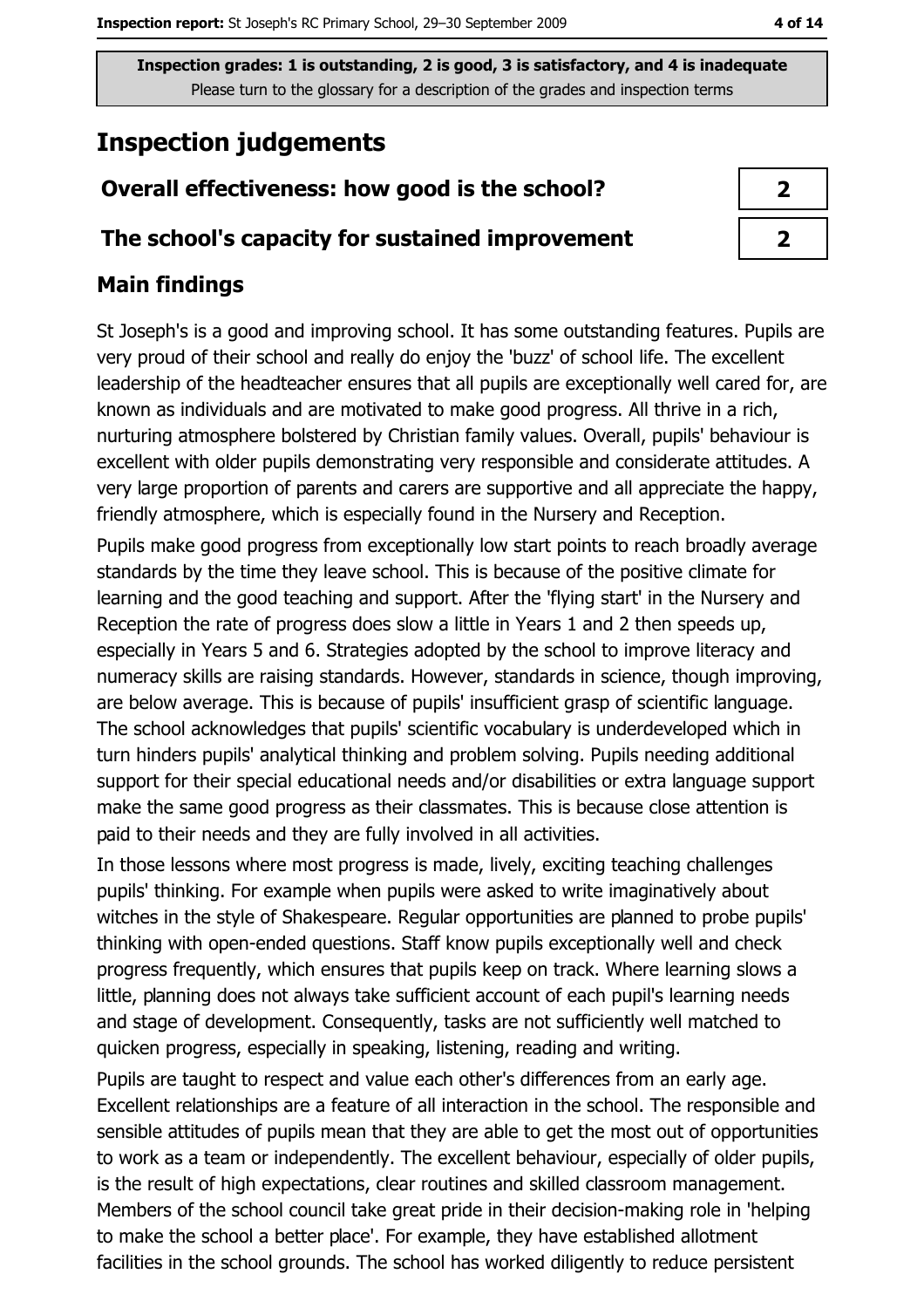absence to average levels, despite the sometimes limited cooperation from a very small number of families.

Senior leaders have an accurate view of the school's strengths and areas for improvement, which contributes to the good capacity for continued improvement. Since the last inspection, they have sustained achievement gains, managed further improvement and accurately identified actions for the future. They are ably supported by a committed and skilled team of staff. Strategies to check the progress of pupils are effective and the school monitoring of outcomes for pupils rigorous, for example checking the implementation and success of initiatives in mathematics since the last inspection. Governors provide good support and challenge. They are very conscious of the benefits of playing an active part in holding the school to account. Strong links with a wide range of agencies provides additional specialist support for individual pupils and their families. These partnerships have a significant impact on the well-being and progress pupils make.

#### What does the school need to do to improve further?

- Help to accelerate the rate of progress in Key Stage 1 for all pupils by:  $\blacksquare$ 
	- organising more stimulating play-based learning
	- providing more focused real and motivating opportunities for speaking, listening, reading and writing.
- Raise achievement and attainment in science by:  $\blacksquare$ 
	- ensuring that all pupils acquire a better understanding of scientific language to improve their analysis of experiments and problems.

#### **Outcomes for individuals and groups of pupils**

Pupils are keen to learn and make good progress in the vast majority of lessons. An increasing number of pupils understand no English and sometimes take time to settle into school routines. Pupils who have special educational needs and/or disabilities and those who enter school at other than the normal times during the year make good progress because their support is carefully tailored to their needs.

In the 2008 national tests, pupils made satisfactory progress from their starting points. Standards fell, especially in science, to below average. This was the consequence of more pupils arriving in Years 3 to 6, often understanding no English, and a higher proportion on behaviour management programmes. The school's analysis of 2009 tests and evidence from classroom observations during the inspection confirm that standards are much improved. Standards are average in English and mathematics and below average in science. The proportion of pupils reaching the higher levels matches the national average in English and mathematics and is close to the average in science. Determined efforts since the last inspection have boosted skills in literacy and numeracy and the more able pupils are better equipped to solve complex problems. This has had a positive influence throughout the school. Parents and carers speak highly of the quality

 $\overline{2}$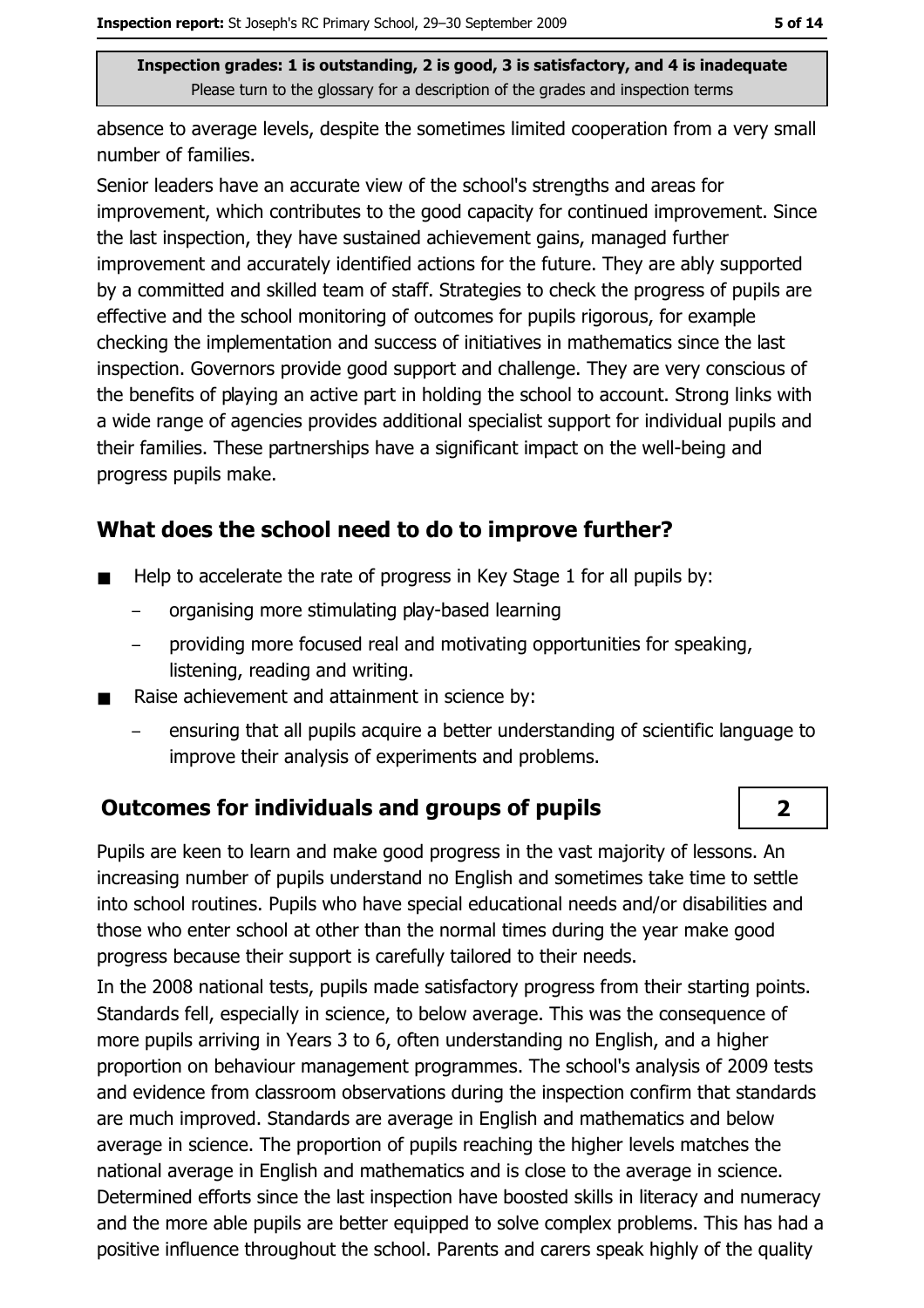of learning support provided for their children.

Pupils understand the importance of a balanced diet and regular exercise. A range of fitness and sporting activities, including dance and aerobics, are regular features of school life. Peer massage for pupils helps them relax and concentrate better. Healthy lunches are promoted in partnership with parents and carers. A strong sense of family, underpinned by consideration and mutual respect, is fostered in school. Spiritual, moral, social and cultural development is very good and evident in the quality of the relationships with one another. Pupils report that they feel very safe. They are confident that staff are always on hand to listen and share any worries or concerns. They use the 'feelings box' if necessary. Pupils are encouraged from an early age to take roles of responsibility such as talk partners and to train to become 'visible' Junior Street Wardens in the local community. Pupils willingly raise money for charity and are conscious of the plight of Third World countries desperate for food and water aid. They have an excellent grasp of their own faith together with the beliefs and cultures of their classmates. They celebrate a variety of festivals as well as their own, for example joining activities at the nearby mosque. The strong emphasis the school places on these aspects of personal development is encouraged and well supported by the curriculum.

| Pupils' achievement and the extent to which they enjoy their learning                                                     |               |
|---------------------------------------------------------------------------------------------------------------------------|---------------|
| Taking into account:<br>Pupils' attainment <sup>1</sup>                                                                   | 3             |
| The quality of pupils' learning and their progress                                                                        | $\mathcal{P}$ |
| The quality of learning for pupils with special educational needs and/or<br>disabilities and their progress               | 2             |
| The extent to which pupils feel safe                                                                                      | 1             |
| <b>Pupils' behaviour</b>                                                                                                  |               |
| The extent to which pupils adopt healthy lifestyles                                                                       | 1             |
| The extent to which pupils contribute to the school and wider community                                                   |               |
| The extent to which pupils develop workplace and other skills that will<br>contribute to their future economic well-being | 3             |
| Taking into account:                                                                                                      | 3             |
| Pupils' attendance <sup>1</sup>                                                                                           |               |
| The extent of pupils' spiritual, moral, social and cultural development                                                   |               |

These are the grades for pupils' outcomes

The grades for attainment and attendance are: 1 is high; 2 is above average; 3 is broadly average; and 4 is low.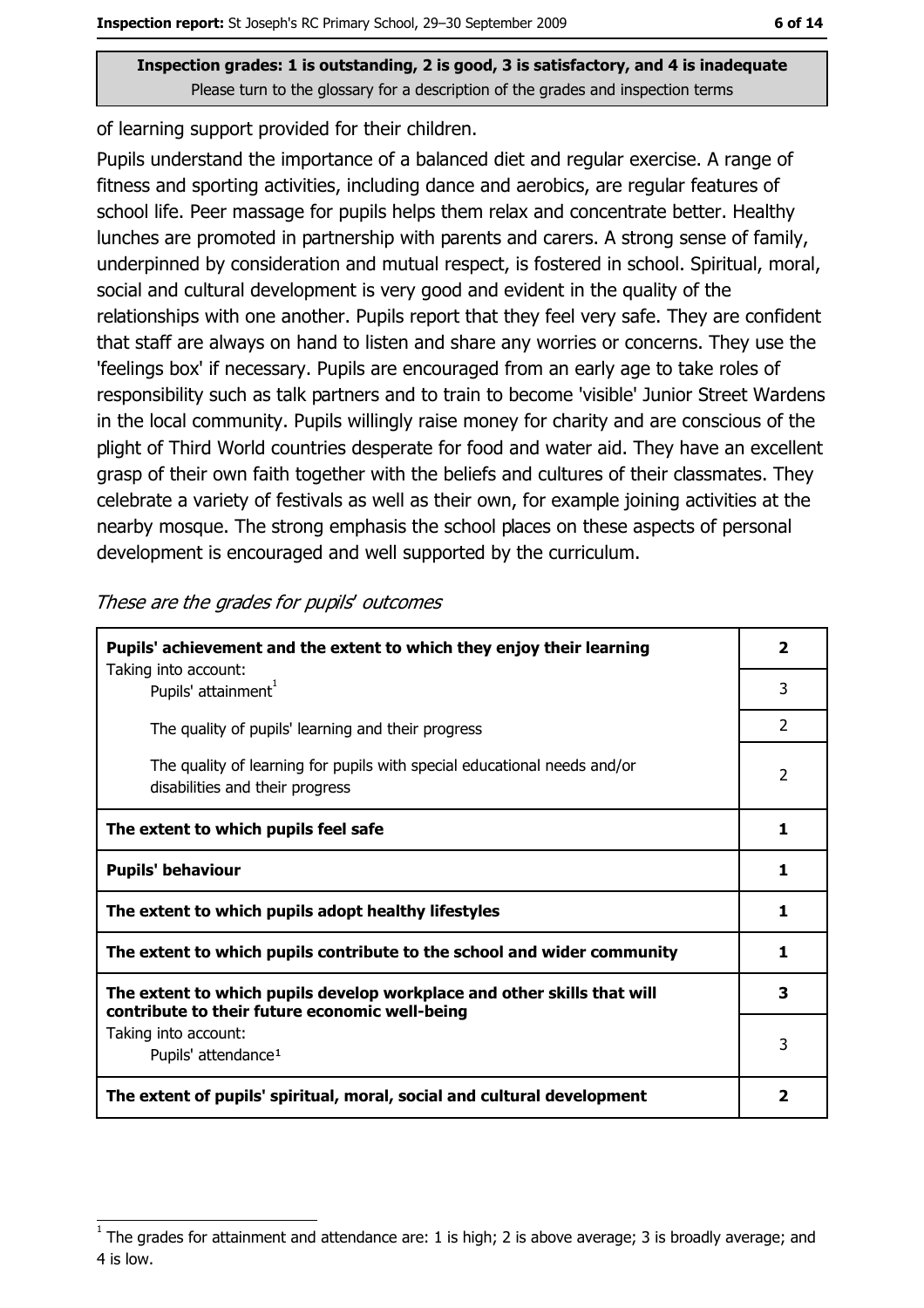#### How effective is the provision?

A talented, hard-working team of staff create a rich climate for learning. Teachers' good subject knowledge aids thoughtful lesson planning to provide a good range of activities. In most lessons there is a good match of activities to the different abilities and language needs of pupils. However, tasks and activities in Year 1 do not always take sufficient account of the wide range of pupils' developmental needs. In the most effective learning, probing questions, clear explanations and well-timed activities with variety and pace keep pupils engaged and keen to participate. New technology is used to add to the interest. Teaching assistants are usually well deployed, particularly to support early language and reading development. Teachers provide pupils with good ongoing oral and written feedback about their progress and the next steps to improve. Oder pupils are familiar with their target levels and how to achieve them, for example 'I have to use more adventurous words' to gain a higher level.

The good curriculum places firm emphasis on developing literacy and numeracy skills while ensuring that pupils' interest is maintained. A range of opportunities foster creative skills, for example playing a range of wind and brass instruments and painting landscapes in the style of Japanese artists. Spanish has been successfully introduced throughout the school. Pupils appreciate the range of interesting activities provided outside of lessons, including their residential experience. Strong links with local secondary schools ensure that pupils broaden their experiences for later learning, such as joining in the 'big sing' and completing practical projects in science and technology. However, opportunities for play-based learning and motivating role play in the style of early years are limited after transfer from Reception.

Pupils demonstrate a keen sense of belonging. Staff have an excellent knowledge of individuals and their family circumstances and this is reflected in the high quality of care, quidance and support for all pupils. The work the school does in easing the youngest children's arrival into the Nursery and older pupils' transfer into secondary school is excellent.

| The quality of teaching                                                                                    |  |
|------------------------------------------------------------------------------------------------------------|--|
| Taking into account:<br>The use of assessment to support learning                                          |  |
| The extent to which the curriculum meets pupils' needs, including, where<br>relevant, through partnerships |  |
| The effectiveness of care, guidance and support                                                            |  |

These are the grades for the quality of provision

## How effective are leadership and management?

The headteacher provides outstanding leadership and has established a crystal clear vision and an unmistakable direction for the school. All the staff and governors share her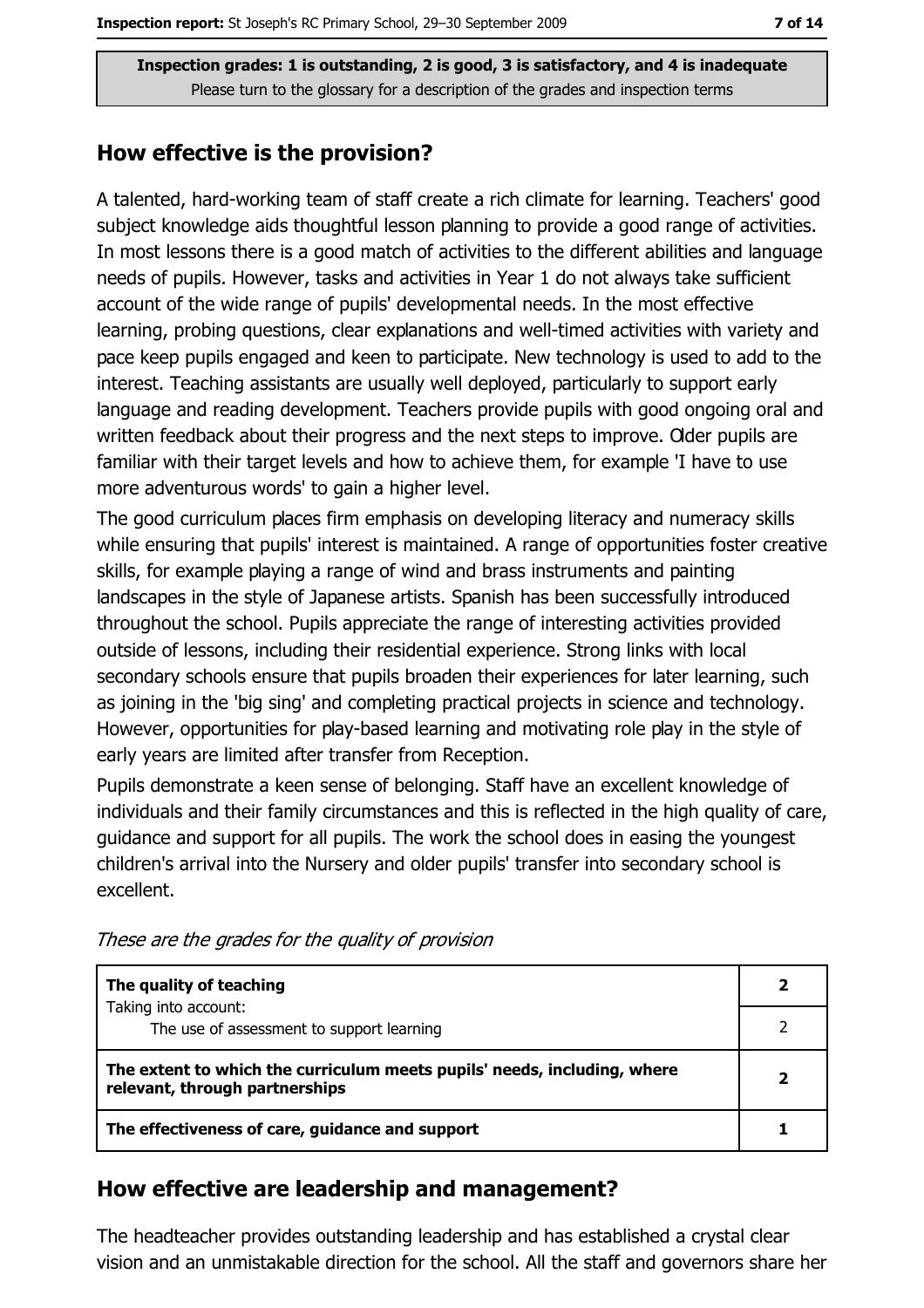ambition and are totally committed to continued improvement and raising achievement. The whole school is very aware of the steadily changing make-up of the school and the challenges this presents. Curriculum leadership has been strengthened and as confidence develops leaders' impact increases. Governors provide good support and challenge and are aware of the benefits of being more evaluative in their approaches. The school's work with a wide range of agencies to support the development and well-being of pupils is outstanding. Safeguarding meets requirements and the school adopts recommended good practice in all areas of work. Child protection arrangements, including training, are particularly robust. Issues of safety are well integrated into pupils' learning. The school promotes equality exceptionally well and this is illustrated in the way all groups are fully included, the harmonious atmosphere around the school and pupils' good progress. The school's contribution to community cohesion is good. Pupils contribute well to the local and wider community and have a good understanding of global diversity. The school enjoys excellent relationships with parents and carers, including those who are sometimes reluctant to engage with school. School resources are used effectively to support its work and provide good value for money.

| The effectiveness of leadership and management in embedding ambition and<br>driving improvement                                                                     | $\mathbf{2}$            |
|---------------------------------------------------------------------------------------------------------------------------------------------------------------------|-------------------------|
| Taking into account:<br>The leadership and management of teaching and learning                                                                                      | 2                       |
| The effectiveness of the governing body in challenging and supporting the<br>school so that weaknesses are tackled decisively and statutory responsibilities<br>met | 2                       |
| The effectiveness of the school's engagement with parents and carers                                                                                                | 1                       |
| The effectiveness of partnerships in promoting learning and well-being                                                                                              | 1                       |
| The effectiveness with which the school promotes equality of opportunity and<br>tackles discrimination                                                              | 1                       |
| The effectiveness of safeguarding procedures                                                                                                                        | $\overline{\mathbf{2}}$ |
| The effectiveness with which the school promotes community cohesion                                                                                                 | 2                       |
| The effectiveness with which the school deploys resources to achieve<br>value for money                                                                             | 2                       |

These are the grades for leadership and management

## **Early Years Foundation Stage**

Children get off to a flying start in the Nursery because of the warm, motivating atmosphere and the high quality of care they receive. Staff work tirelessly to make certain that no child is left out of activities. Children's learning, welfare and language needs are quickly identified and supported so that they can learn and progress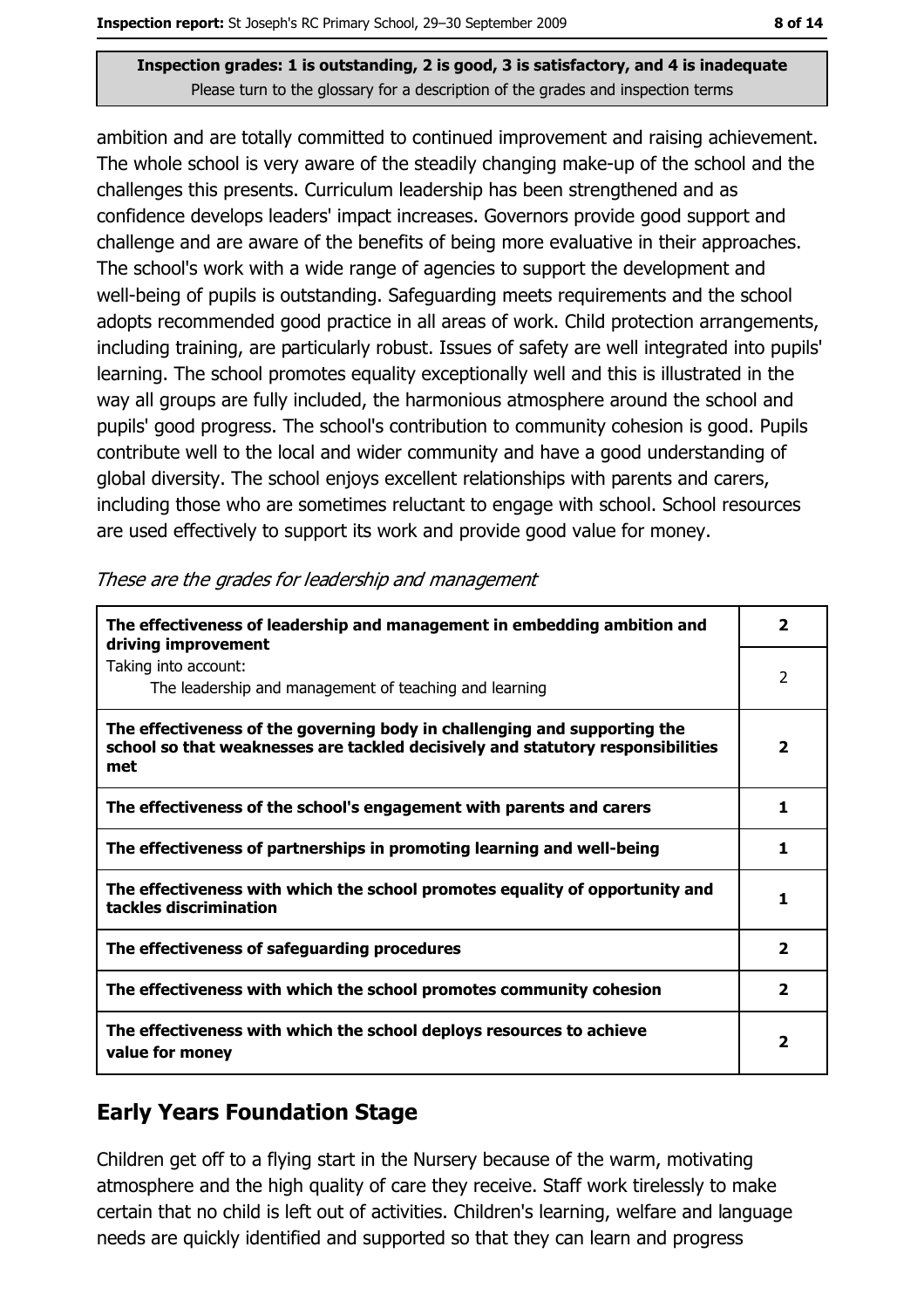confidently. Children are provided with a good range of appropriate, interesting and enjoyable activities to develop their independence. There is a good balance of adult-led and child-initiated activities. Imaginative teaching and effective support make sure that all children achieve as well as they possibly can. This includes those newly arrived in the country who understand no English. Imaginative use of outdoor space provides opportunities for children to explore, investigate and experiment, for example playing with the water feature and watching vegetables grow in their mini allotment. The high expectations for personal development ensure that all children settle into routines, for example sitting on the carpet and washing their hands after painting or visiting the toilet. Although outdoor routines are safe, risk checking requires systematic review in view of the split levels on the site. Behaviour is excellent once children settle into their routines. A firm speaking and listening focus helps children's thinking and early introduction into reading and writing. Celebration of cultural differences among the children introduces them to the diverse world in which they live. The provision is well led and effective teamwork is fostered very well, for example in imaginatively developing outdoor learning in a Victorian building on a challenging site. Rigorous checking of each child's progress is well established and used effectively to guide planning, boost progress and keep parents and carers well informed of their children's achievements.

| <b>Overall effectiveness of the Early Years Foundation Stage</b>                             |   |  |
|----------------------------------------------------------------------------------------------|---|--|
| Taking into account:<br>Outcomes for children in the Early Years Foundation Stage            |   |  |
| The quality of provision in the Early Years Foundation Stage                                 |   |  |
| The effectiveness of leadership and management of the Early Years<br><b>Foundation Stage</b> | າ |  |

These are the grades for the Early Years Foundation Stage

#### **Views of parents and carers**

In their responses to the questionnaire the great majority of parents and carers were very positive about the school. Parents and carers appreciate the high quality of care the staff provide and the school's efforts to get to know the needs of each individual child and the child's family. The Nursery and Reception received much praise for the manner in which they settled children, many of whom find routines difficult to manage and some of whom are newly arrived in the community. A very small number of parents and carers expressed concerns about the management of unacceptable behaviour. While the inspectors did recognise that a few individual pupils, especially younger pupils, did display some immature actions, staff management of behaviour is highly effective. As pupils mature, this results in exemplary behaviour characterised by thoughtful, considerate attitudes in calm, orderly classrooms and responsible behaviour at playtimes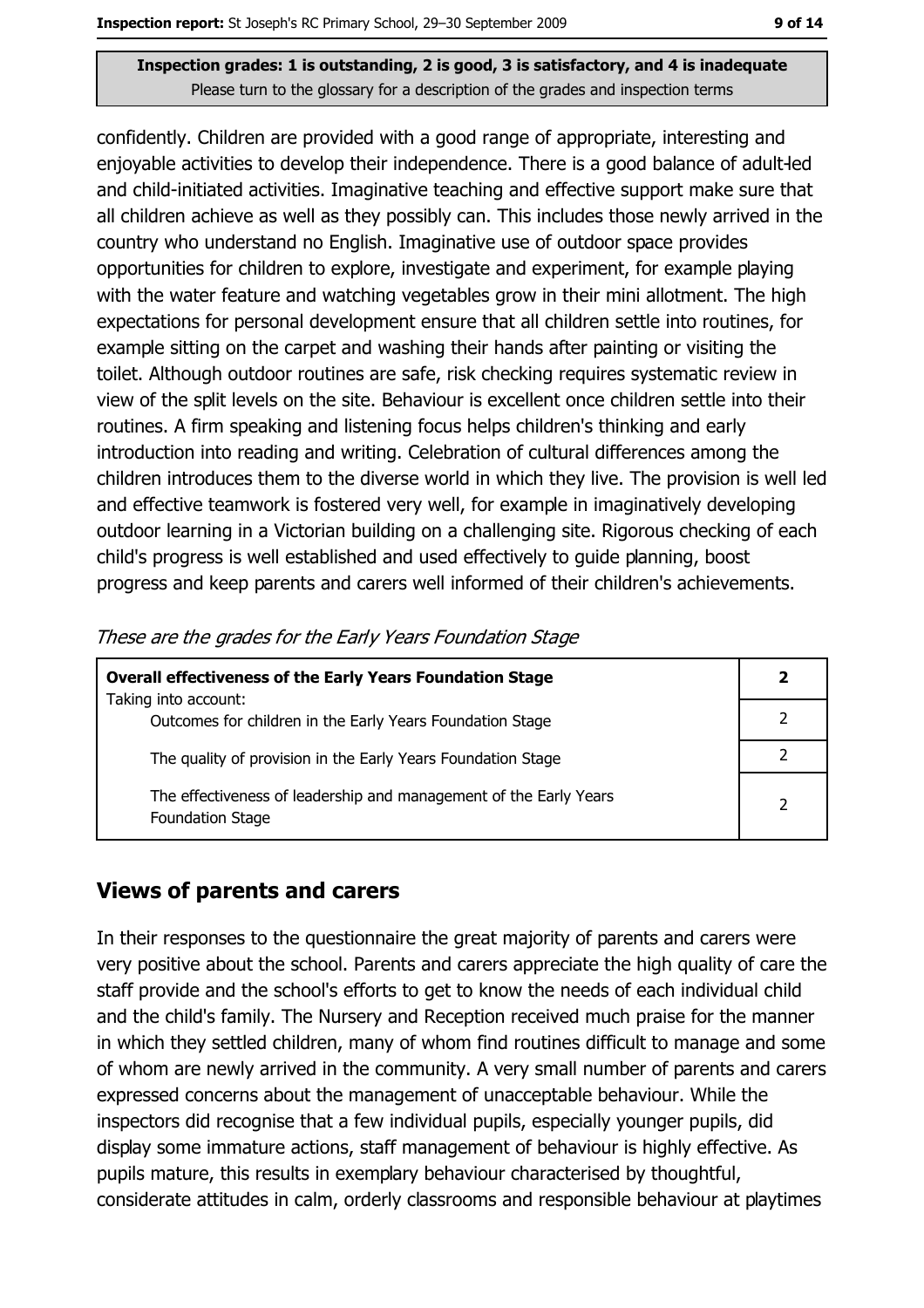#### Responses from parents and carers to Ofsted's questionnaire

Ofsted invited all the registered parents and carers of pupils registered at St Joseph's RC Primary School to complete a questionnaire about their views of the school.

In the questionnaire, parents and carers were asked to record how strongly they agreed with 13 statements about the school.

The inspection team received 52 completed questionnaires by the end of the on-site inspection. In total, there are 194 pupils registered at the school.

| <b>Statements</b>                                                                                                                                                                                                                                       | <b>Strongly</b><br><b>Agree</b> |               | <b>Agree</b> |               | <b>Disagree</b> |                | <b>Strongly</b><br>disagree |                |
|---------------------------------------------------------------------------------------------------------------------------------------------------------------------------------------------------------------------------------------------------------|---------------------------------|---------------|--------------|---------------|-----------------|----------------|-----------------------------|----------------|
|                                                                                                                                                                                                                                                         | <b>Total</b>                    | $\frac{1}{2}$ | <b>Total</b> | $\frac{1}{2}$ | <b>Total</b>    | $\frac{0}{0}$  | <b>Total</b>                | $\frac{1}{2}$  |
| My child enjoys school                                                                                                                                                                                                                                  | 76                              | 74            | 26           | 25            | 0               | 0              | $\Omega$                    | 0              |
| The school keeps my child<br>safe                                                                                                                                                                                                                       | 72                              | 69            | 32           | 31            | 0               | 0              | 0                           | 0              |
| The school informs me<br>about my child's progress                                                                                                                                                                                                      | 58                              | 56            | 42           | 40            | 4               | 4              | 0                           | $\mathbf 0$    |
| My child is making enough<br>progress at this school                                                                                                                                                                                                    | 56                              | 54            | 44           | 42            | 4               | 4              | 0                           | 0              |
| The teaching is good at this<br>school                                                                                                                                                                                                                  | 66                              | 64            | 36           | 35            | 0               | 0              | 0                           | 0              |
| The school helps me to<br>support my child's learning                                                                                                                                                                                                   | 50                              | 49            | 50           | 49            | $\overline{2}$  | $\overline{2}$ | 0                           | 0              |
| The school helps my child to<br>have a healthy lifestyle                                                                                                                                                                                                | 48                              | 47            | 52           | 50            | $\overline{2}$  | $\overline{2}$ | 0                           | 0              |
| The school makes sure that<br>my child is well prepared for<br>the future (for example<br>changing year group,<br>changing school, and for<br>children who are finishing<br>school, entering further or<br>higher education, or<br>entering employment) | 44                              | 44            | 54           | 53            | $\overline{0}$  | 0              | $\mathbf 0$                 | $\mathbf 0$    |
| The school meets my child's<br>particular needs                                                                                                                                                                                                         | 52                              | 51            | 44           | 44            | $\overline{2}$  | 2              | 0                           | 0              |
| The school deals effectively<br>with unacceptable behaviour                                                                                                                                                                                             | 50                              | 50            | 38           | 38            | 6               | 6              | 4                           | 4              |
| The school takes account of<br>my suggestions and<br>concerns                                                                                                                                                                                           | 40                              | 40            | 52           | 52            | $\overline{2}$  | 2              | $\overline{2}$              | $\overline{2}$ |
| The school is led and<br>managed effectively                                                                                                                                                                                                            | 50                              | 49            | 50           | 49            | $\mathbf 0$     | 0              | $\bf{0}$                    | $\mathbf 0$    |
| Overall, I am happy with my<br>child's experience at this<br>school                                                                                                                                                                                     | 72                              | 71            | 28           | 27            | $\mathbf 0$     | 0              | $\mathbf 0$                 | $\mathbf 0$    |

The table above summarises the responses that parents and carers made to each statement. The percentages indicate the proportion of parents and carers giving that response out of the total number of completed questionnaires. Where one or more parents and carers chose not to answer a particular question, the percentages will not add up to 100%.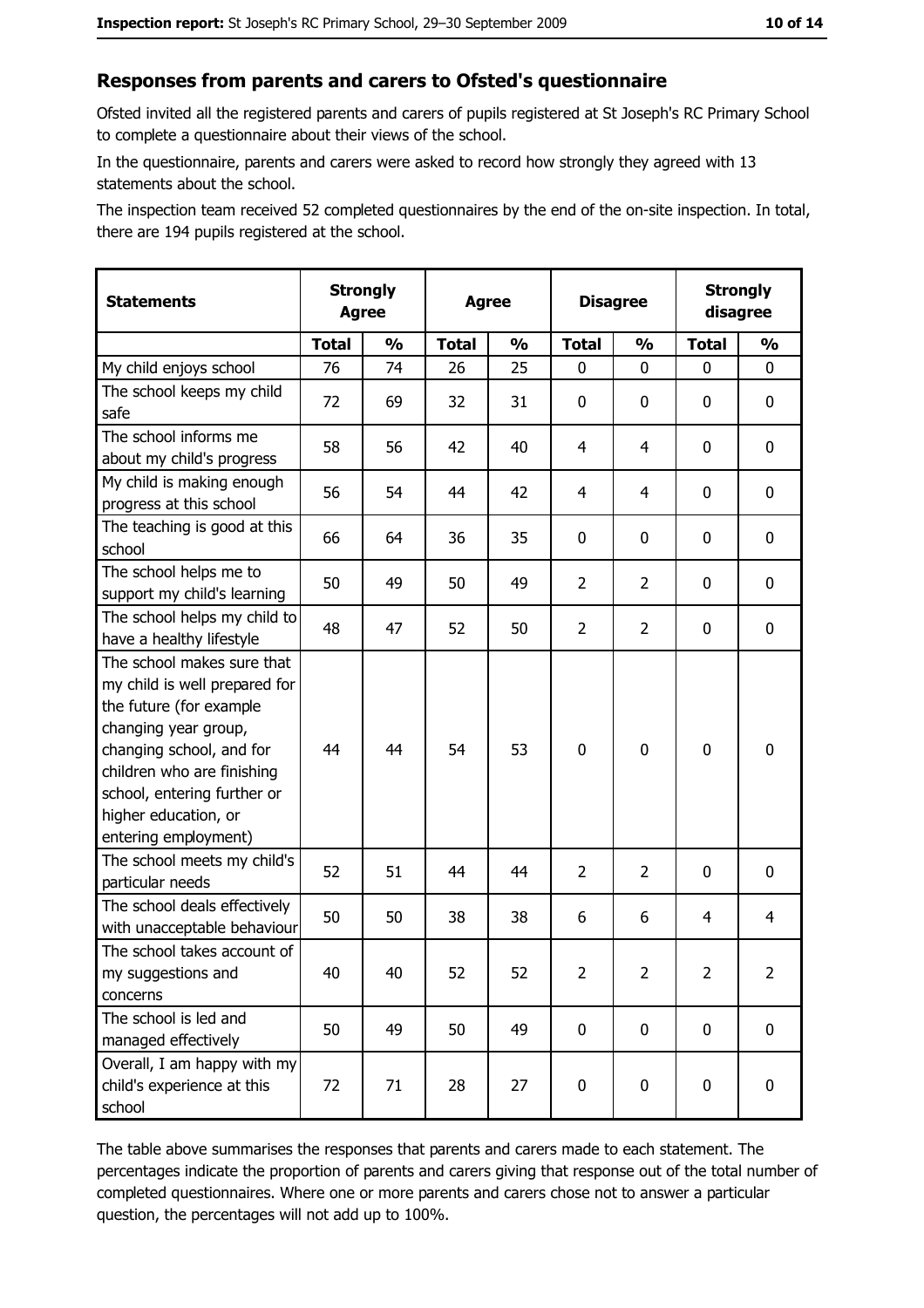## Glossary

| <b>Grade</b> | <b>Judgement</b> | <b>Description</b>                                                                                                                                                                                                               |
|--------------|------------------|----------------------------------------------------------------------------------------------------------------------------------------------------------------------------------------------------------------------------------|
| Grade 1      | Outstanding      | These features are highly effective. An oustanding<br>school provides exceptionally well for its pupils' needs.                                                                                                                  |
| Grade 2      | Good             | These are very positive features of a school. A school<br>that is good is serving its pupils well.                                                                                                                               |
| Grade 3      | Satisfactory     | These features are of reasonable quality. A satisfactory<br>school is providing adequately for its pupils.                                                                                                                       |
| Grade 4      | Inadequate       | These features are not of an acceptable standard. An<br>inadequate school needs to make significant<br>improvement in order to meet the needs of its pupils.<br>Ofsted inspectors will make further visits until it<br>improves. |

## What inspection judgements mean

#### Overall effectiveness of schools inspected between September 2007 and July 2008

|                       | Overall effectiveness judgement (percentage of<br>schools) |      |                     |                   |
|-----------------------|------------------------------------------------------------|------|---------------------|-------------------|
| <b>Type of school</b> | Outstanding                                                | Good | <b>Satisfactory</b> | <b>Inadequate</b> |
| Nursery schools       | 39                                                         | 58   | 3                   | 0                 |
| Primary schools       | 13                                                         | 50   | 33                  | 4                 |
| Secondary schools     | 17                                                         | 40   | 34                  | 9                 |
| Sixth forms           | 18                                                         | 43   | 37                  | $\overline{2}$    |
| Special schools       | 26                                                         | 54   | 18                  | $\overline{2}$    |
| Pupil referral units  | 7                                                          | 55   | 30                  | 7                 |
| All schools           | 15                                                         | 49   | 32                  | 5                 |

New school inspection arrangements were introduced on 1 September 2009. This means that inspectors now make some additional judgements that were not made previously.

The data in the table above were reported in The Annual Report of Her Majesty's Chief Inspector of Education, Children's Services and Skills 2007/08.

Percentages are rounded and do not always add exactly to 100. Secondary school figures include those that have sixth forms, and sixth form figures include only the data specifically for sixth form inspection judgements.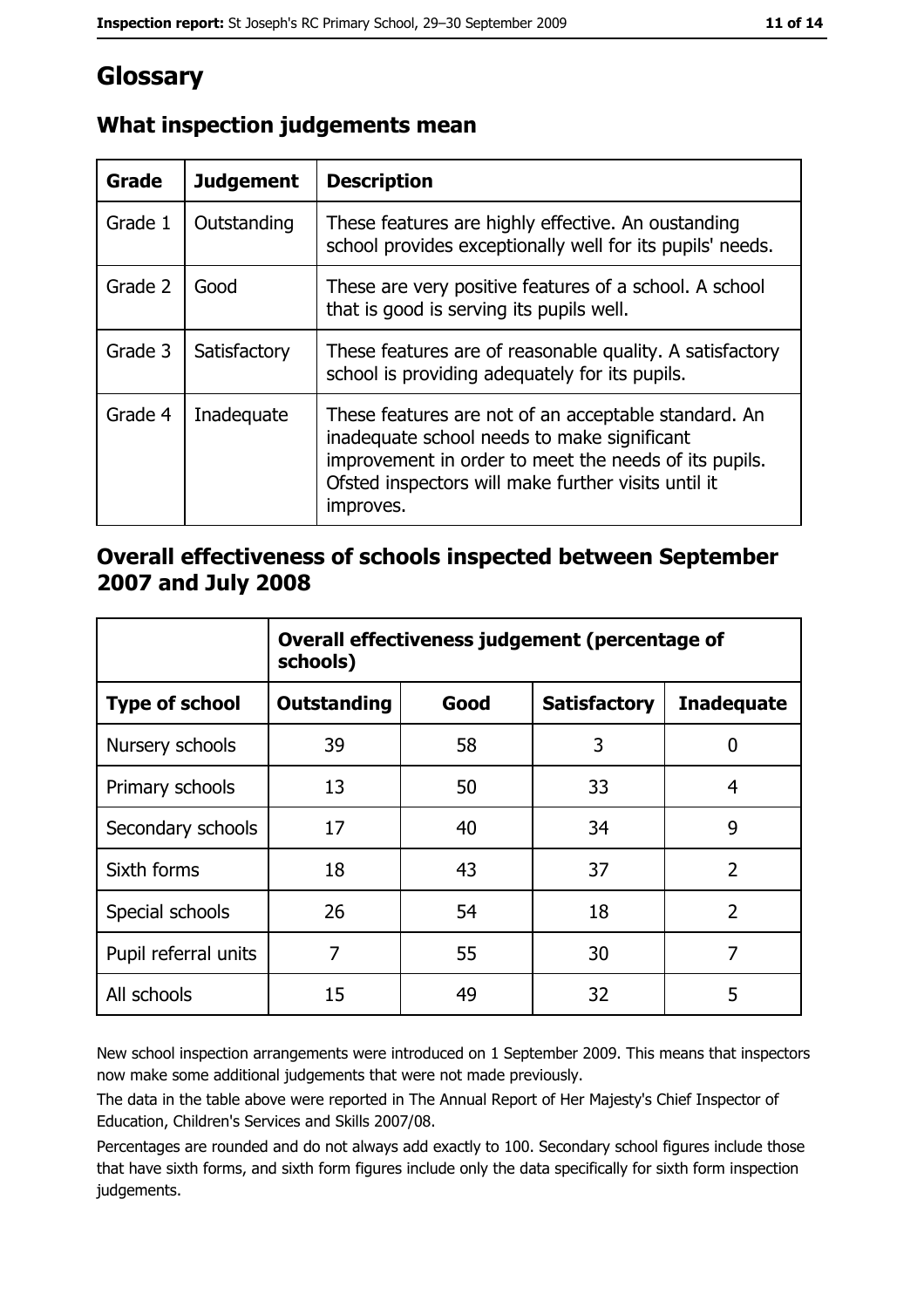## **Common terminology used by inspectors**

| Achievement:                  | the progress and success of a pupil in<br>their learning, development or training.                                                                                                                                                                                                                           |
|-------------------------------|--------------------------------------------------------------------------------------------------------------------------------------------------------------------------------------------------------------------------------------------------------------------------------------------------------------|
| Attainment:                   | the standard of the pupils' work shown by<br>test and examination results and in<br>lessons.                                                                                                                                                                                                                 |
| Capacity to improve:          | the proven ability of the school to<br>continue improving. Inspectors base this<br>judgement on what the school has<br>accomplished so far and on the quality of<br>its systems to maintain improvement.                                                                                                     |
| Leadership and management:    | the contribution of all the staff with<br>responsibilities, not just the headteacher,<br>to identifying priorities, directing and<br>motivating staff and running the school.                                                                                                                                |
| Learning:                     | how well pupils acquire knowledge,<br>develop their understanding, learn and<br>practise skills and are developing their<br>competence as learners.                                                                                                                                                          |
| <b>Overall effectiveness:</b> | inspectors form a judgement on a school's<br>overall effectiveness based on the findings<br>from their inspection of the school. The<br>following judgements, in particular,<br>influence what the overall effectiveness<br>judgement will be.                                                               |
|                               | The school's capacity for sustained<br>improvement.<br>Outcomes for individuals and groups<br>of pupils.<br>The quality of teaching.<br>The extent to which the curriculum<br>meets pupil's needs, including where<br>relevant, through partnerships.<br>The effectiveness of care, guidance<br>and support. |
| Progress:                     | the rate at which pupils are learning in<br>lessons and over longer periods of time. It<br>is often measured by comparing the<br>pupils' attainment at the end of a key<br>stage with their attainment when they<br>started.                                                                                 |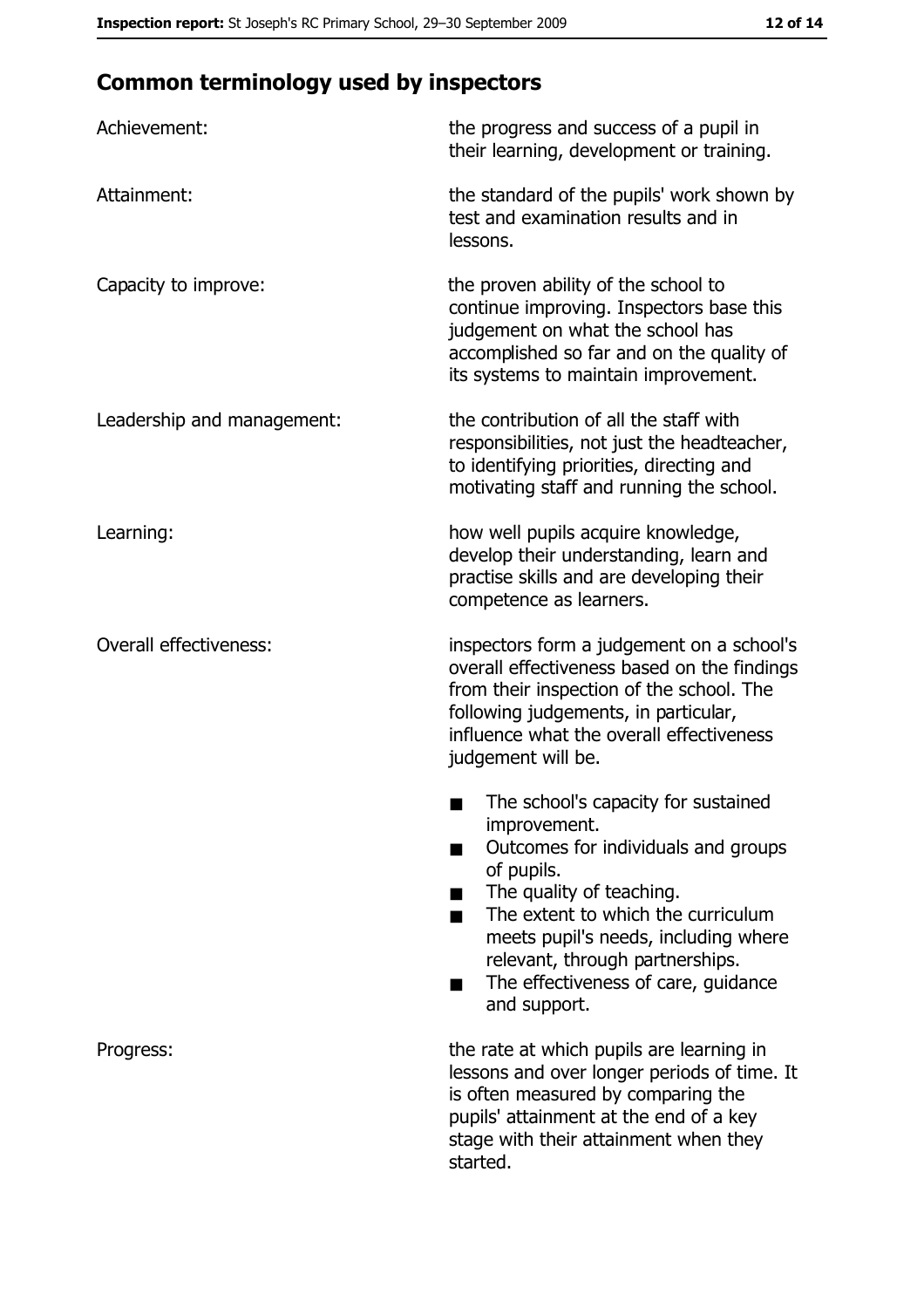This letter is provided for the school, parents and carers to share with their children. It describes Ofsted's main findings from the inspection of their school.



Inspection of St Joseph's RC Primary School, Newcastle-upon-Tyne, NE15 6JB

Thank you for being so friendly, polite and helpful when we visited your school. We thoroughly enjoyed our time at St Joseph's, particularly the discussions we had with you. Your school provides a good and improving education. I would like to tell you about some of the good things about your school.

- The staff look after you and care for you exceptionally well and help you all to make good progress in your learning, especially in your reading and writing.
- Your behaviour and enjoyment of school life are impressive and this is reflected in  $\blacksquare$ vour improving attendance.
- You know how to stay safe, keep fit and healthy.  $\blacksquare$
- The school enjoys really good relationships with your parents and carers and there  $\blacksquare$ are excellent partnerships with other schools and support agencies.
- You have an excellent headteacher and a hard-working and dedicated team of staff.  $\blacksquare$ By the time you leave school, the standards you reach are in line with the average expected for your age. To help your school get even better and make sure you achieve higher standards, we have asked for some improvements to be made. These will make sure that:
- your work in Year 1 involves more play-based work and role play which will  $\blacksquare$ challenge you to improve your speaking and listening but is not too easy or too hard
- all of you improve the quality of your work in science and reach even higher  $\blacksquare$ standards by learning the important scientific words so that you can describe your thinking and testing more accurately.

You can play your part by continuing to work as hard as you can.

Thank you for helping with this inspection. We hope the school will keep on building on its many strengths.